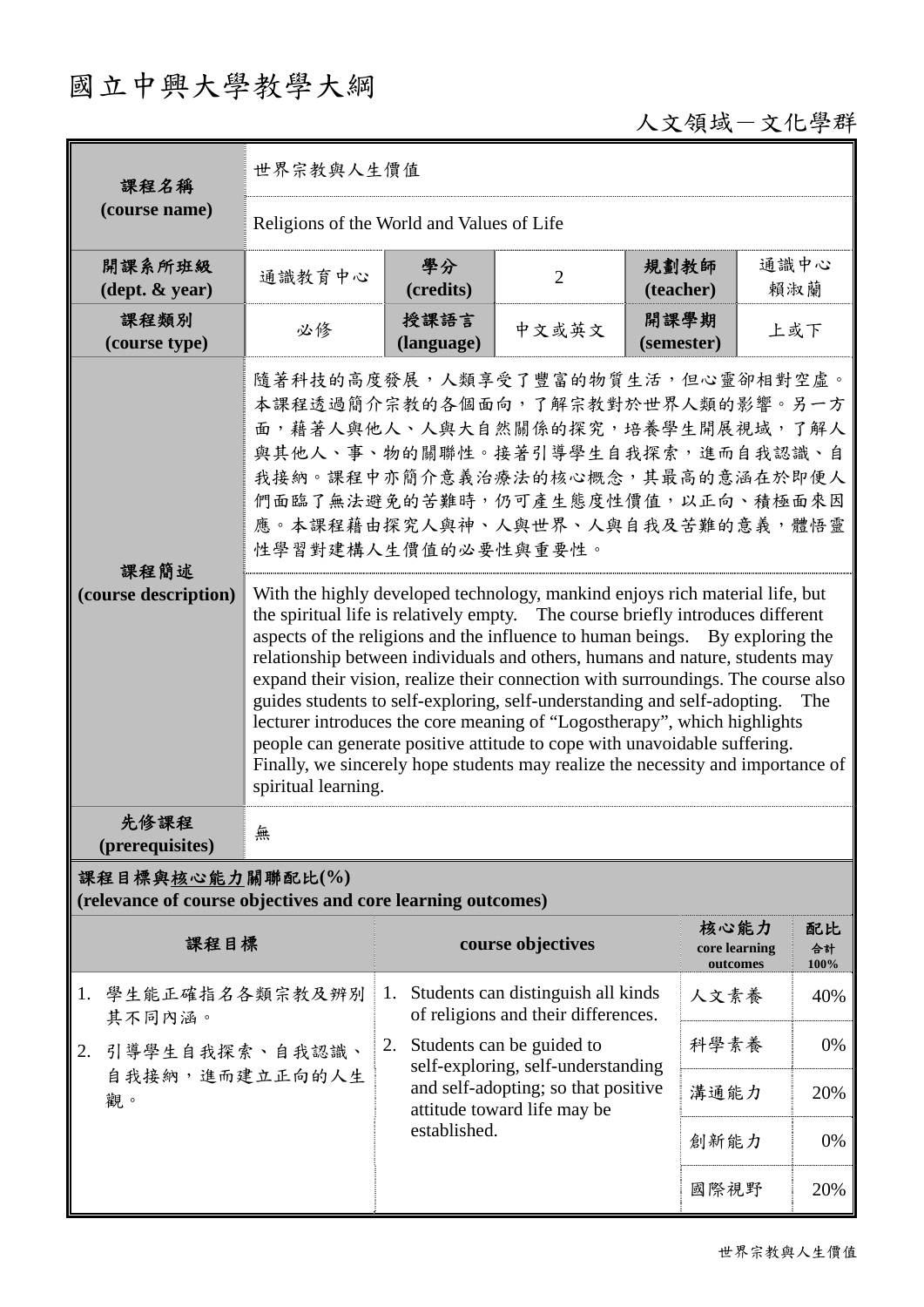|                                                                                                                                                                                                                                                                                                                                                                                                                                                                                                                                                          |                                           | 社會關懷 | 20% |  |  |  |  |  |
|----------------------------------------------------------------------------------------------------------------------------------------------------------------------------------------------------------------------------------------------------------------------------------------------------------------------------------------------------------------------------------------------------------------------------------------------------------------------------------------------------------------------------------------------------------|-------------------------------------------|------|-----|--|--|--|--|--|
| 課程目標之教學方法與評量方法<br>(teaching and assessment methods for course objectives)                                                                                                                                                                                                                                                                                                                                                                                                                                                                                |                                           |      |     |  |  |  |  |  |
| 教學方法 (teaching methods)                                                                                                                                                                                                                                                                                                                                                                                                                                                                                                                                  | 學習評量方式 (evaluation)                       |      |     |  |  |  |  |  |
| 講述法、小組合作、小組討論、個案討論、問<br>答法、影片欣賞、學生上台報告                                                                                                                                                                                                                                                                                                                                                                                                                                                                                                                   | 期中小組報告15%、期末個人報告35%、<br>課堂活動與參與30%、出席率20% |      |     |  |  |  |  |  |
| 授課內容(單元名稱與內容、習作 / 考試進度、備註)<br>(course content and homework / tests schedule)                                                                                                                                                                                                                                                                                                                                                                                                                                                                             |                                           |      |     |  |  |  |  |  |
| 第1週<br>課程介紹<br>第2週 宗教簡介,閱讀進度:宗教學第一章<br>宗教簡介:一神論,閱讀進度:宗教學第七章~第十四章<br>第3週<br>第4週<br>多媒體識讀<br>第5週 宗教簡介:泛神論,閱讀進度:宗教學第七章~第十四章<br>第6週 宗教簡介:無神論<br>第7週<br>思辨活動<br>第8週<br>人與世界<br>第9週<br>期中小組報告<br>第10週 人生的意義與價值<br>第11週 苦難的意義與價值<br>第12週 自我覺察<br>第13週 自我肯定的能力<br>第14週<br>澄清你的價值觀<br>第15週 探討你的生活型態<br>第16週<br>期末個人報告<br>第17週 期末個人報告<br>第18週 後測及總結                                                                                                                                                                                                                |                                           |      |     |  |  |  |  |  |
| 教科書與參考書目(書名、作者、書局、代理商、說明)<br>(textbook & other references)                                                                                                                                                                                                                                                                                                                                                                                                                                                                                               |                                           |      |     |  |  |  |  |  |
| (一) 主要教科書<br>1. 《探索自我》夏林清, 台北, 張老師月刊社, 1982。<br>2. 《潛能開發》夏忠堅,台北,詠光文化出版社,1999。<br>3. 《宗教學》陳百希, 台北, 光啟出版社, 1992。<br>4. 《活出意義來 Man's Search for Meaning》Viktor E. Frankl, 趙可式、沈錦惠譯, 台北, 光啟<br>文化事業,2008。<br>5.《生存的理由 The Doctor and the Soul》Viktor E. Frankl, 游恆山譯, 台北, 東立出版社, 1991。<br>(二)建議閱讀書目<br>1. 《習慣領域-IQ 和 EQ 沒談的人性軟體》游伯龍, 台北, 時報文化出版有限公司, 1998。<br>2. 《讓天賦自由》Robinson Ken, 謝凱蒂譯, 台北, 天下文化出版社, 2009。<br>3. 《死亡的尊嚴與生命的尊嚴》傅偉勳, 台北, 正中出版社, 2004。<br>4. 《我們只有一個世界 One World》彼得·辛格, 李尚遠譯, 台北, 商周出版, 2003。<br>5. 《讓生命發聲》Palmer Parkerj, 吳佳綺譯, 台北, 商周出版社。 |                                           |      |     |  |  |  |  |  |